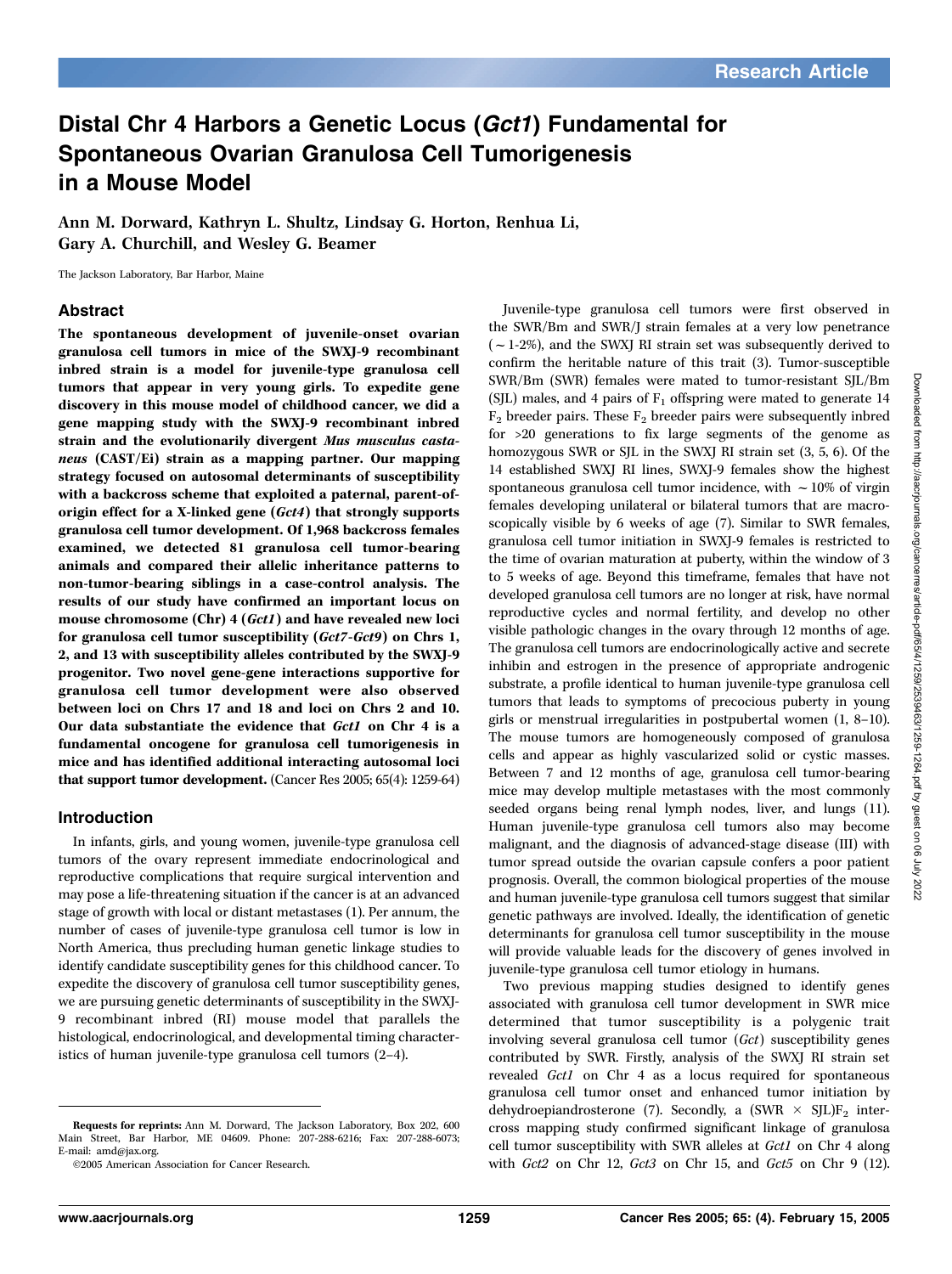In addition to these SWR loci, two X-linked tumor incidence modifier genes (Gct4 and Gct6) have been identified in the SJL strain mapping partner (12, 13). The Gct4 gene shows a strong parent-of-origin effect: If female mice of an otherwise SWR autosomal background inherit a SJL-derived  $Gct4$  allele  $(Gct4')$ from their father, there is a dramatically increased risk of developing an ovarian tumor, although the same is not true for maternal inheritance of the  $Gct4<sup>J</sup>$  allele. We have exploited this paternal parent-of-origin effect in a backcross mapping strategy between the granulosa cell tumor-susceptible SWXJ-9 RI strain and the evolutionarily divergent Mus musculus castaneus (CAST/Ei) strain. The results of this independent study confirm the essential importance of SWR alleles at Gct1 for granulosa cell tumorigenesis and have revealed newly identified susceptibility loci on Chrs 1, 2, and 13 along with epistatic loci that support ovarian tumor development.

#### Materials and Methods

Mice. All mice were produced and housed in our research colony at The Jackson Laboratory (Bar Harbor, ME) under 14:10 hour light/dark cycles. Mice were provided with pasteurized NIH-31 diet (6% fat, Purina Mills International, Brentwood, MO) ad libitum and HCl-acidified water (pH 2.8- 3.2) ad libitum to retard bacterial growth. Animals were weaned at 20 to 23 days of age and housed in groups of 3 to 5 in 329  $\text{cm}^2$  polycarbonate cages containing sterilized White Pine shavings. All animal procedures were approved by the Animal Care and Use Committee of The Jackson Laboratory.

Backcross Mapping Scheme. Females of the SWXJ-9 strain have the highest spontaneous granulosa cell tumor incidence of any of the 14 SWXJ RI lines and thus were chosen to map susceptibility loci associated with this trait. The SWXJ-9 strain carries the SJL allele at the Gct4 locus on Chr X that confers strong support for granulosa cell tumorigenesis when paternally inherited (12, 13). For our mapping strategy, we combined the SWXJ-9 characteristic of enhanced granulosa cell tumor penetrance with the rich polymorphic potential of the tumor resistant mapping partner strain CAST/ Ei (hereafter, CAST).

Female CAST mice were mated to SWXJ-9 strain males and the F<sub>1</sub> female offspring were backcrossed to SWXJ-9 males to generate N2F1 females. At 8 weeks of age, the N2F1 females were necropsied to assess granulosa cell tumor development by macroscopic examination of the ovaries. At this age, tumors usually present as cystic or solid hemorrhagic masses 5 to 10 mm in diameter and may be bilateral. If a tumor-bearing female was identified, granulosa cell tumors and kidneys were collected from the individual and an unaffected littermate as a control and stored frozen for DNA isolation. Of 1,968 N2F1 females examined, 81 granulosa cell tumor-bearing females were identified (4.1% tumor frequency). No granulosa cell tumors were observed in the 46  $F_1$  female breeders (mean age at necropsy 43 weeks).

Genotyping. DNA isolated from kidney of N2F1 females was genotyped with a series of 81 simple sequence length polymorphic markers spaced on average 20 cM across the genome. The simple sequence length polymorphic markers used were D1Mit68, D1Mit5, D1Mit282, D1Mit7, D1Mit46, D1Mit215, D1Mit14, D1Mit511, D2Mit1, D2Mit61, D2Mit100, D2Mit395, D2Mit22, D2Mit145, D3Mit203, D3Mit79, D3Mit352, D4Mit18, D4Mit31, D4Mit65, D4Mit232, D4Mit190, D4Mit256, D5Mit76, D5Mit10, D5Mit122, D6Mit83, D6Mit29, D6Mit15, D7Mit76, D7Mit83, D7Mit350, D7Mit328, D8Mit289, D8Mit80, D8Mit92, D9Mit57, D9Mit21, D9Mit259, D9Mit307, D9Mit310, D9Mit52, D10Mit80, D10Mit16, D10Mit130, D10Mit12, D11Mit77, D11Mit320, D11Mit338, D12Mit182, D12Mit112, D12Mit7, D13Mit266, D13Mit177, D13Mit27, D13Mit292, D14Mit54, D14Mit160, D14Mit170, D15Mit13, D15Mit6, D15Mit213, D15Mit35, D16Mit57, D16Mit189, D16Mit71, D17Mit197, D17Mit206, D17Mit190, D18Mit12, D18Mit205, D18Mit3, D19Mit68, D19Mit10, D19Mit6, DXMit210, DXMit96, DXMit170, DXMit158, DXMit231, and DXMit35. Primer pairs were purchased from Integrated DNA Technologies (Coralville, IA) and Qiagen (Valencia, CA).

Simple sequence length polymorphic PCR products were separated by horizontal electrophoresis in 4% MetaPhor agarose slab gels (Cambrex Bio Science, Rockland, ME) and the bands visualized by ethidium bromide staining were photographed for scoring purposes.

Statistical Analyses. Genome-wide scans were carried out for both main effect and interacting quantitative trait loci (QTL) using the method of Sen and Churchill (14). Logarithm of odds ratio (LOD) scores were computed at 2 cM intervals across the genome. Significant loci exceed the genome-wide adjusted  $P < 0.05$  level as determined by permutation analysis (15). Simultaneous search genome scans for all pairs of markers were also carried out to detect epistatic interactions (14, 16). Significant QTL by QTL interactions were detected as locus pairs with significant ( $P < 0.05$  genomewide adjusted) joint LOD score and a significant ( $P < 0.001$ , unadjusted) interaction component. All significant loci and interactions were analyzed jointly in a multiple regression model to obtain unbiased estimates of their effects. Significance levels in the multiple regression may differ from those in the genome scans due to the adjustment for other loci in the model.

## **Results**

The genome wide scan for autosomal loci associated with granulosa cell tumorigenesis in the CAST and SWXJ-9 backcross identified four significant LOD score peaks on four individual chromosomes, Chrs 1, 2, 4, and 13, as shown in Fig. 1. The interval maps for each of these chromosomes are presented in Fig. 2A to D with their assigned locus names. The Gct1 locus on distal Chr 4 (Fig. 2C) maps to a genetic region previously identified in the  $F_2$ intercross mapping study between SWR and SJL strains (12). The other susceptibility loci are unique to this mapping cross and have been assigned unique locus names: Gct7 (Chr 1), Gct8 (Chr 2), and Gct9 (Chr 13). The interval map for the Gct7 locus on Chr 1 (Fig. 2A) appears as although two independent susceptibility loci are side by side with peaks at 36 and 48 cM. We explored the evidence for two QTL on Chr 1, but the difference in LOD score (0.5) between a twolocus model and a one-locus model did not achieve significance, however, and our data support only one locus (Gct7) for this interval. Table 1 summarizes the chromosomal location, 95% confidence interval, peak DNA markers, and LOD scores for the main effect loci Gct1, Gct7, Gct8, and Gct9.

In addition to main effect loci, the analyses for interacting granulosa cell tumor susceptibility loci revealed two significant genetic interactions: one between Gct8 on Chr 2 (marker D2Mit145) and a locus on Chr 10 (marker D10Mit80) and a second interaction between a locus on Chr 17 (marker D17Mit197) and a locus on Chr 18 (marker D18Mit12). The involvement of the Chrs 10, 17, and 18 loci for granulosa cell tumor development was not detected in the overall genome scan and thus represent epistatic loci. A multiple regression model for the cumulative



Figure 1. Genome-wide scan for granulosa cell tumor susceptibility loci. Dashed lines, significant ( $P = 0.05$ ) and highly significant ( $P = 0.01$ ) critical levels for LOD scores; arrows, main effect QTL on Chrs 1, 2, 4, and 13.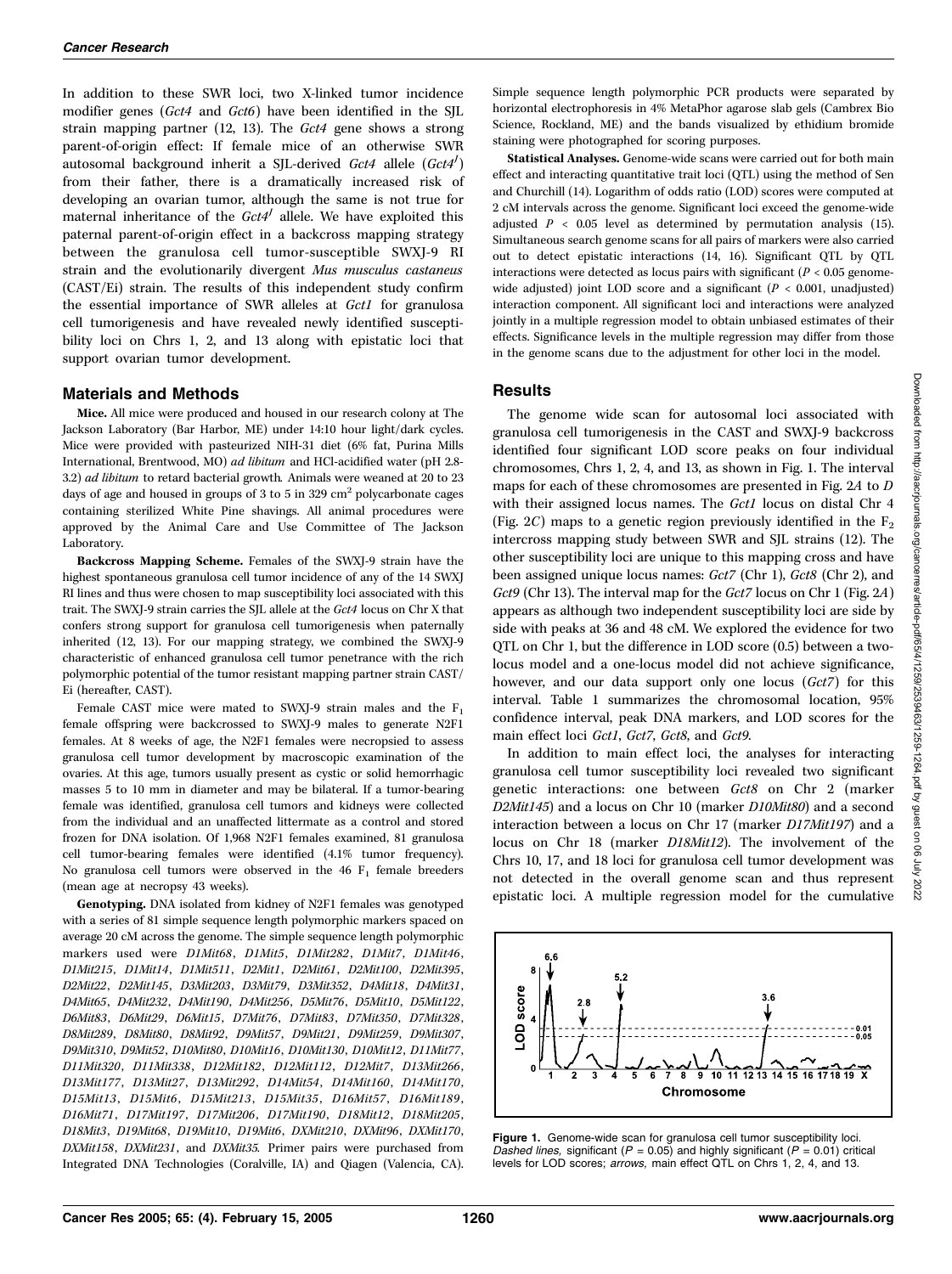

Figure 2. Chromosome interval maps of tumor susceptibility loci with 95% confidence intervals for  $Gct7$  (A),  $Gct8$  (B),  $Gct1$  (C), and  $Gct9$  (D). Solid lines, region containing the locus; dotted lines, 95% confidence intervals, as determined by posterior probability density. Location of peak DNA markers is identified. Dashed lines, significant ( $P = 0.05$ ) and highly significant ( $P = 0.01$ ) critical levels for LOD scores.

effects of Gct1, Gct7, Gct8, and Gct9 main effects and the two genetic interactions is presented in Table 2. The four individual loci and two interactions account for 48.2% of the phenotypic variance in this genetic cross.

The genotype ratios for tumor-bearing animals versus unaffected controls are calculated in Table 3 for the peak DNA markers of the Gct1, Gct7, Gct8, and Gct9 loci. For each marker, the number of tumor-bearing animals with a homozygous SWXJ-9 (S/S) genotype was significantly greater than the heterozygous genotype  $(S/C)$  when compared with the expected ratio of 1:1 for backcross offspring. In contrast, the genotype ratios of unaffected animals were not different from 1:1 between  $(S/S)$  and  $(S/C)$ . These results show homozygosity for SWXJ-9-derived alleles increases the probability of granulosa cell tumor development. This observation is also graphically depicted in Fig. 3 as allele effect plots for the individual main effect loci and the two genetic interactions. The allele effect plots for Gct1, Gct7, Gct8, and Gct9 represented by their corresponding peak markers show that alleles derived from the SWXJ-9 strain (S) are supportive for granulosa cell tumorigenesis, with increased granulosa cell tumor frequency observed in the homozygous state  $(S/S)$  compared with the heterozygous state  $(S/C;$  Fig. 3A-D). In contrast, the interacting genetic loci show unique patterns for enhanced granulosa cell tumor probability. The locus Gct8 on distal Chr 2 (D2Mit145) is further supportive for granulosa cell tumor development if the locus on Chr 10 (D10Mit80) is heterozygous for SWXJ-9 and CAST alleles compared with the homozygous

state (Fig. 3E). The second genetic interaction between the Chr 17 locus (D17Mit197) and the Chr 18 locus (D18Mit12) shows a crosswise interaction for granulosa cell tumor frequency whereby heterozygosity or homozygosity at both loci provides enhanced support for granulosa cell tumor frequency compared with conditions of mixed heterozygosity and homozygosity at either locus (Fig.  $3F$ ).

As the SWXJ-9 strain is a recombinant inbred strain composed of SWR and SJL chromosomal regions, we compared the locations of Gct1, Gct7, Gct8, and Gct9 to the strain distribution map of SWXJ-9 to determine the allelic contributions at these loci (5, 6). Compared with results obtained in the previous mapping study where all autosomal susceptibility alleles were derived from the SWR progenitor, both Gct7 and Gct9 reside in regions of SJL genomic material. This indicates that SJL alleles at these autosomal loci can contribute to granulosa cell tumor susceptibility in SWXJ-9 females, although females of the SJL strain do not develop granulosa cell tumors. This assumption awaits confirmation via identification of the Gct7 and Gct9 genes and sequencing of both SWR and SJL progenitors. The Gct8 locus resides in a region of Chr 2 where either SWR or SJL segments could exist; thus, assigning the progenitor source of the active alleles also requires identification of the tumor susceptibility gene and comparison of SWR and SJL variants.

In contrast to Gct7 to Gct9, more confidence can be placed on the allelic contribution of SWR at the Gct1 locus based on three independent lines of evidence: (a) SWR alleles at the Gct1 locus are a common feature of the SWXJ RI strains that develop tumors either spontaneously or under the influence of dehydroepiandrosterone, including the SWXJ-9 line; (b)  $GctI^{SW}$  was significantly linked with spontaneous tumor development in the (SWR  $\times$  SJL)F<sub>2</sub> intercross mapping study; and (c)  $GctI<sup>SW</sup>$ , by virtue of the SWXJ-9 contribution, is again significantly linked with spontaneous granulosa cell tumor development in this backcross mapping study with the CAST strain. These data indicate that  $GctI^{CASI}$ and  $GctI<sup>SW</sup>$  alleles are not functionally equivalent and that the Gct1 locus contains the fundamental gene that confers granulosa cell tumor susceptibility in SWR and SWXJ-9 mice.

## Discussion

The objective of our study was to test for genetic determinants in a spontaneous mouse model of juvenile-type granulosa cell tumorigenesis with a mapping cross that possessed greater power for genetic analyses than those previously available. The mapping scheme was designed to identify autosomal loci that support granulosa cell tumorigenesis when phenotypic penetrance of this trait is raised by strong, paternally derived X-linked modifiers of

| <b>Table 1.</b> Chromosomal location, peak marker, 95%<br>confidence interval, and LOD score for spontaneous<br>granulosa cell tumor main effect QTL |                |           |                                 |                       |       |  |  |  |
|------------------------------------------------------------------------------------------------------------------------------------------------------|----------------|-----------|---------------------------------|-----------------------|-------|--|--|--|
| Name Chr                                                                                                                                             |                | Peak (cM) | 95% Confidence<br>interval (cM) | Marker                | חרו ו |  |  |  |
| Gct1                                                                                                                                                 | $\overline{4}$ | 74        | 70-80                           | D4Mit <sub>232</sub>  | 5.2   |  |  |  |
| Gct7                                                                                                                                                 | $\mathbf{1}$   | 48        | 34-56                           | D1Mit215              | 6.6   |  |  |  |
| Gct8                                                                                                                                                 | $\overline{2}$ | 96        | 70-98                           | D <sub>2</sub> Mit145 | 2.8   |  |  |  |
| Gct9                                                                                                                                                 | 13             | 60        | $46 - 62$                       | D13Mit292             | 3.6   |  |  |  |

Downloaded from http://aacrjournals.org/cancerres/article-pdf/65/4/1259/2539463/1259-1264.pdf by guest on 06 July 2022

Downloaded from http://aacrjournals.org/cancerres/article-pdf/65/4/1259/2539463/1259-1264.pdf by guest on 06 July 2022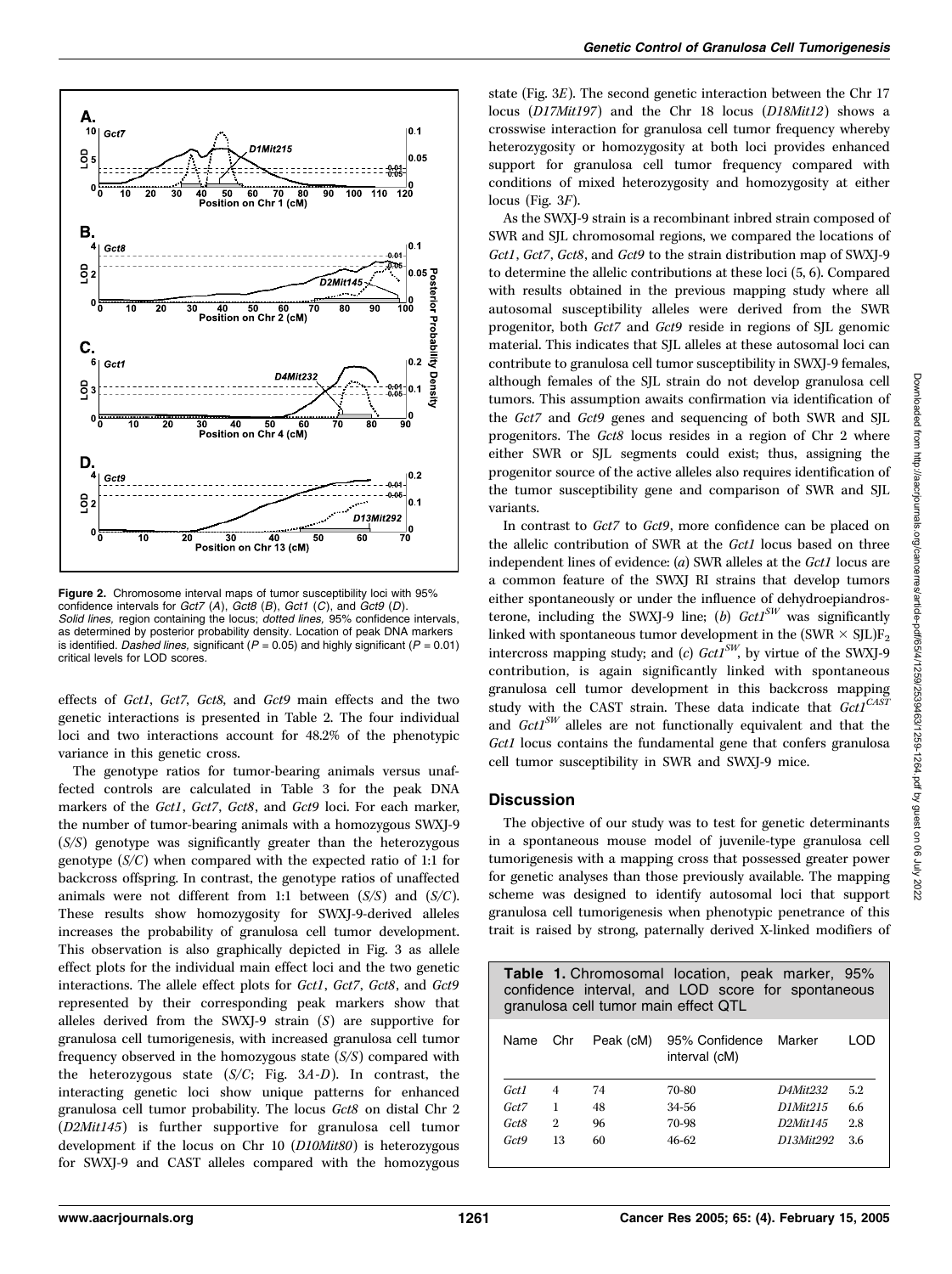| <b>Table 2.</b> Multiple regression analysis for granulosa cell<br>tumor frequency in (CAST $\times$ SWXJ-9)N2F1 progeny |                |                             |        |                       |  |  |
|--------------------------------------------------------------------------------------------------------------------------|----------------|-----------------------------|--------|-----------------------|--|--|
| Genetic source                                                                                                           | DF             | Type IIISS $F$ value $P(f)$ |        |                       |  |  |
| D1Mit215                                                                                                                 | 1              | 3.274                       | 23.748 | $2.73 \times 10^{-6}$ |  |  |
| D <sub>2</sub> Mit145                                                                                                    | 2              | 2.374                       | 8.611  | 0.0003                |  |  |
| D4Mit232                                                                                                                 | 1              | 2.772                       | 20.103 | $1.44 \times 10^{-5}$ |  |  |
| D13Mit292                                                                                                                | 1              | 1.388                       | 10.066 | 0.0018                |  |  |
| D <sub>10</sub> Mit <sub>80</sub>                                                                                        | $\overline{2}$ | 0.640                       | 2.323  | 0.1014                |  |  |
| D17Mit197                                                                                                                | $\mathbf{2}$   | 1.432                       | 5.193  | 0.0065                |  |  |
| D18Mit12                                                                                                                 | $\mathfrak{D}$ | 1.457                       | 5.283  | 0.0060                |  |  |
| D2Mit145 * D10Mi80                                                                                                       | 1              | 0.634                       | 4.596  | 0.0336                |  |  |
| D17Mit197 * D18Mit12                                                                                                     | 1              | 1.418                       | 10.282 | 0.0016                |  |  |
| Error                                                                                                                    | 152            | 20.96                       |        |                       |  |  |
| Total                                                                                                                    | 161            | 40.50                       |        |                       |  |  |
| Variance explained (%)                                                                                                   | 48.25          |                             |        |                       |  |  |

susceptibility (Gct4 and Gct6; refs. 12, 13). To obtain the highest genetic resolution for localization of tumor susceptibility loci, we chose the evolutionarily divergent CAST mapping partner to contribute a high degree of allelic polymorphism when crossed with the tumor-susceptible, Swiss-derived SWXJ-9 RI strain. The spontaneous granulosa cell tumor frequency observed in N2F1 females derived from this backcross was intermediate (4.1%) compared with that observed in SWXJ-9 females ( $\sim$  10%) or CAST females (0%) and provided 81 granulosa cell tumor-bearing females for linkage analysis. The results of this mapping cross confirmed that granulosa cell tumor susceptibility is a complex trait with multiple individual loci influencing tumor development and provided evidence for significant gene-gene interaction between loci that are not evident in the overall genome scan.

One result of this backcross mapping scheme parallels the previously reported results of the SWXJ RI strain set distribution and the (SWR  $\times$  SJL)F<sub>2</sub> intercross—the observation that a strong granulosa cell tumor susceptibility locus (Gct1) resides on distal Chr 4 within cytogenetic band E1, with susceptibility alleles contributed by the SWR strain. The evidence for linkage of the Gct1 locus with granulosa cell tumor susceptibility in three independent mapping crosses using divergent mouse strains satisfies the "burden of proof" principle for  $Gct1$  as a fundamental gene for juvenile-type granulosa cell tumor development in mice (17). Distal mouse Chr 4 is suspected to harbor tumor suppressor genes that influence the progression of mammary carcinoma and oligodendroma in transgenic mouse models based on evidence for loss of heterozygosity with advanced tumor stage (18, 19). Furthermore, the homologous human region to the peak mouse marker D4Mit232 is Chr 1 at cytogenetic band p36, a region that is frequently deleted in various human cancers and is thus speculated to harbor multiple tumor suppressor genes (20–22). In this mouse model, the Gct1 locus supports spontaneous ovarian tumor initiation, although it is not yet known if it supplies a classic oncogenic or tumor-suppressive function. The allele effect analysis of granulosa cell tumor-bearing animals shows that heterozygosity for  $GctI<sup>SW</sup>$  was sufficient for tumor development, but homozygosity for  $GctI<sup>SW</sup>$  was more frequently observed in tumor-bearing females. This shows that there is enhanced tumorigenic support in the case of  $GctI<sup>SW</sup>$  homozygosity.

Two attributes of this granulosa cell tumorigenesis model system that should be considered when evaluating candidate genes for the Gct1 locus are (a) the restricted developmental window with incomplete penetrance of the phenotype in genetically identical female mice and  $(b)$  the role of epigenetic regulation as a risk determinant for tumor development. The majority of females genetically susceptible to granulosa cell tumorigenesis who do not develop tumors at puberty are capable of successful reproduction and show no further signs of ovarian pathology through 12 months of age. These facts suggest the active Gct susceptibility alleles present a tumorigenic risk at a very restricted period of ovarian development and do not encode mutations with severe functional consequences to reproduction. For instance, females that develop unilateral tumors can undergo tumoriectomy at 8 weeks of age and exhibit normal fertility with the unaffected ovary following surgery (data not presented). At present, we do not know what stimulates granulosa cell tumor initiation in a fraction of the susceptible population—perhaps subtle differences in the expression of tumor susceptibility genes, environmental factors, or a combination of both. In this respect, the SWXJ-9 mouse model reflects the complexity of the human situation for cancer-associated risk factors (23).

Distal mouse Chr 4 and human Chr 1p36 homologous regions contain genes that can affect the methylation status of the genome, such as methylenetetrahydrofolate reductase, which may affect quantitative differences in gene expression (24, 25). Recognition that epigenetic changes, such as altered methylation status, are equally as important in the process of tumorigenesis, as changes in the DNA sequence of oncogenes or tumor suppressor genes have spurred exploration of global and regional methylation changes in many human tumors (26–28). Furthermore,

| Peak marker                       | Genotype ratios of tumor-bearing females |     | Genotype ratios of normal females |     | $\gamma^2$ | P       | Relative risk |
|-----------------------------------|------------------------------------------|-----|-----------------------------------|-----|------------|---------|---------------|
|                                   | S/S                                      | S/C | S/S                               | S/C |            |         |               |
| D4Mit232                          | 71                                       | 10  | 44                                | 37  | 21.85      | < 0.001 | 5.97          |
| <i>D1Mit215</i>                   | 72                                       | 9   | 41                                | 40  | 28.11      | < 0.001 | 7.80          |
| D <sub>2</sub> Mit <sub>145</sub> | 60                                       | 21  | 39                                | 42  | 11.45      | 0.001   | 3.07          |
| D13Mit292                         | 57                                       | 24  | 32                                | 49  | 15.58      | < 1.001 | 3.63          |

NOTE: S/S homozygous for SWXJ-9 alleles, S/C heterozygous for SWXJ-9, and CAST alleles.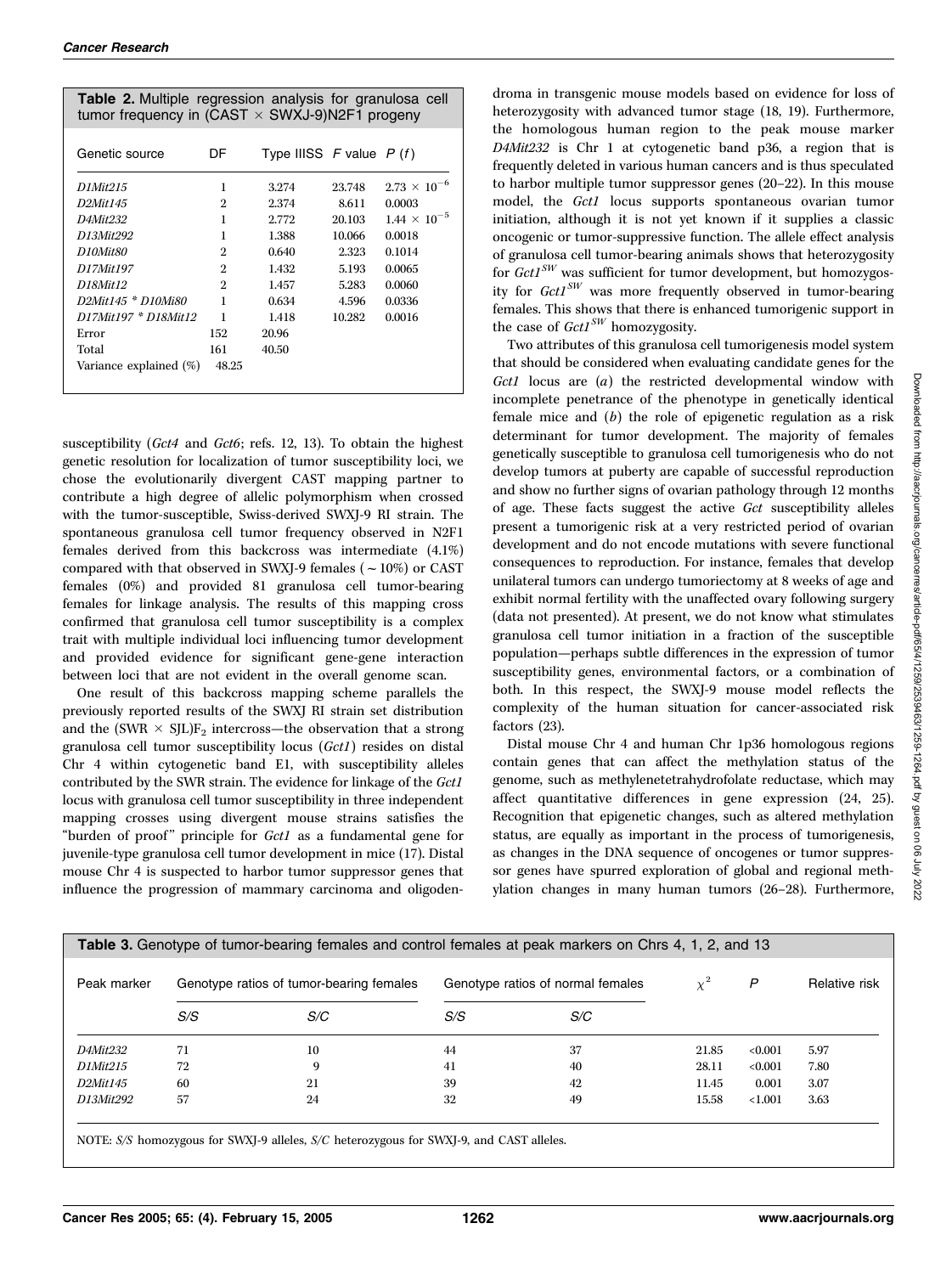

Figure 3. Allele effect plots for  $Gct7$  (A),  $Gct8$  (B),  $Gct1$  (C), and  $Gct9$  (D), where SWXJ-9 homozygosity is S/S and SWXJ-9/CAST heterozygosity is S/C. E, interaction plot for Gct8 on Chr 2 and a single locus on Chr 10 (D10Mit80). F, interaction plot for individual loci on Chr 17 (D17Mit197) and Chr 18 (D18Mit12).

epigenetic changes, such as altered methylation patterns, may be of particular relevance for predisposition to childhood tumors (27, 29). The autosomal granulosa cell tumor susceptibility genes active in this mouse model may not be classic oncogenes or tumor suppressor genes but rather modifiers of epigenetic regulation. Fine mapping and positional cloning of the Gct1 locus will be a priority for testing this hypothesis.

The newly identified Gct susceptibility loci observed in this mapping cross (Gct7 on Chr 1, Gct8 on Chr 2, and Gct9 on Chr 13) do not coincide with loci identified for granulosa cell tumor susceptibility in the previous (SWR  $\times$  SJL)F<sub>2</sub> intercross, nor are the previous loci (Gct2 on Chr 12, Gct3 on Chr 15, and Gct5 on Chr 9) significant for linkage in this backcross (12). These six loci are thus operative in a strain-dependent manner, although they each have significant influence on the development of granulosa cell tumors. The newly identified Gct7, Gct8, and Gct9 loci may reflect important modifier genes that support the elevated level of spontaneous granulosa cell tumorigenesis observed in the SWXJ-9 RI strain. This inference is based on the 5- to 10-fold increased tumor frequency observed in SWXJ-9 females compared with females of the SWR progenitor strain, an increase that cannot solely be attributed to the parent-of-origin effect of X-linked Gct4 (12). Both Gct7 and Gct9 arise from SJL chromosomal segments

of the SWXJ-9 RI strain and could act as modifiers for tumor susceptibility, which have negative activity when the alleles are derived from SWR. An examination of the strain distribution haplotype of another member of the SWXJ RI strain set (SWXJ-8) also suggests that the presence of SJL alleles at Gct7, Gct9, and perhaps Gct8 may explain the difference between the 0.4% spontaneous tumor incidence observed in SWXJ-8 and the 10% observed in SWXJ-9 despite their common genotypes at Gct1 and Gct4 (5-7). Under this hypothesis, Gct7, Gct8, and Gct9 loci would act as strain-dependent, genetic modifiers of granulosa cell tumor susceptibility.

There was evidence for two gene-gene interactions in this backcross mapping study: one was detected between the Gct8 locus on Chr 2 and a proximal locus on Chr 10. Granulosa cell tumor frequency increased when homozygosity for SWXJ-9 alleles on Chr 2 was combined with heterozygosity at the Chr 10 locus. The second interaction was between two loci on Chrs 17 and 18, which do not seem as significant loci in the overall genome scan. The interaction between the Chrs 17 and 18 loci has an interesting crosswise pattern whereby heterozygosity or homozygosity at either locus has to be matched for increased support of granulosa cell tumorigenesis. Identification of the fundamental genes involved in granulosa cell tumor susceptibility (Gct1 on Chr 4 and Gct4 on Chr X) may provide clues to the identity of candidate granulosa cell susceptibility genes at Gct7, Gct8, and Gct9 and the interacting loci based on biological associations.

Other mouse models of granulosa cell tumors have been generated with transgene and knockout technologies but differ from the spontaneous SWXJ-9 model, as the tumors can be a mixed population of granulosa cell cells and thecal cells, the phenotypic penetrance is very high, and there is no evidence of a restricted developmental window for granulosa cell tumor susceptibility (30–32). One of these models uses a transgene to overexpress the gonadotropin luteinizing hormone to induce granulosa cell tumors in Swiss-derived CF-1 mice, and granulosa cell tumor susceptibility was still determined to be a straindependent and polygenic trait, although no mapping information is currently available for comparison with the Gct loci identified in this study (32). Lastly, methods for generating ovarian granulosa cell tumors by carcinogenic exposure or ionizing radiation have been explored in various mouse strains; however, the genetic susceptibility loci remain to be identified (33).

Cytogenetic analyses of human juvenile-type granulosa cell tumors has suggested an association of trisomy Chr 12 and/or monosomy Chr 22 as common features that may be either relevant to or a consequence of tumor development (34–37). The main effect Gct loci revealed in this mapping cross do not share regions of homology with either of these human chromosomes. The interacting locus on Chr 10 identified in this mapping cross may have relevance to human granulosa cell tumor cases with trisomy for Chr 12, because human Chr 12 is homologous to a large extent with mouse Chr 10. Given the scarcity of information about specific genes associated with juvenile-type granulosa cell tumorigenesis, we are pursuing genetic determinants in this model of human pediatric cancer based on the strength of common histological and endocrinological characteristics between mouse and human granulosa cell tumors. Because the Gct1 locus is significantly linked with the granulosa cell tumor phenotype in three independent mapping studies with divergent strains, high resolution mapping efforts are under way for this ovarian granulosa cell tumor locus.